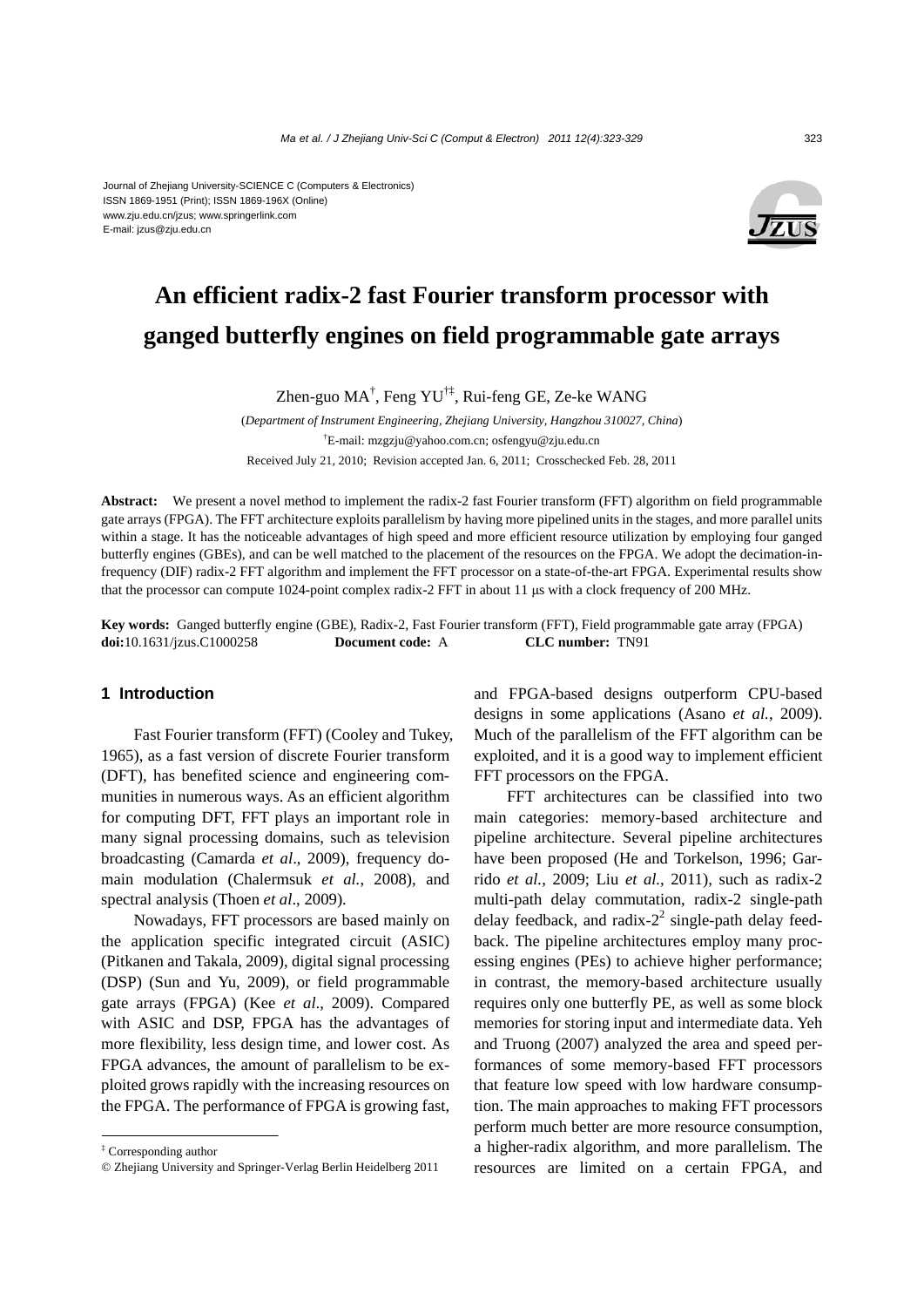higher-radix algorithms increase complexity and reduce flexibility. Thus, we improve the performance of the FFT processor by exploiting more parallelism with better resource utilization on the FPGA. In this paper, we present an efficient FFT processor, named the GBE processor, as it employs four ganged butterfly engines. The GBE architecture balances the high speed and low resource usage requirements, and can be well matched to the placement of the resources on FPGA.

## **2 Fast Fourier transform algorithm**

FFT is an efficient algorithm for computing the DFT of sizes that are positive integers power of 2. The DFT function of *X*(*k*), which is an *N*-point sequence of *x*(*n*), is defined as

$$
X(k) = \sum_{n=0}^{N-1} x(n) e^{-j(2\pi/N)kn}, \quad 0 \le k \le N-1.
$$

FFT can be used to effectively decompose and compute a DFT by using the symmetry and periodicity of the complex sequence. The algorithm for radix-2 decimation-in-frequency (DIF) FFT is defined below, where  $W_N = e^{-j2\pi/N}$  is often referred to as the twiddle factor:

$$
X(k) = \sum_{n=0}^{N/2-1} \left( x(n) + (-1)^k x \left( n + \frac{N}{2} \right) \right) W_N^{kn}, \ \ 0 \le k \le N-1.
$$

Fig. 1 shows the schematic of basic radix-2 butterfly computation, which contains two additions and one multiplication. The FFT algorithm can be calculated by replicating radix-2 butterfly computations.

In *N*-point DIF FFT computation, the input data of  $x(n)$  is in natural order, while the output data is in bit reversed order. The *N*-point FFT computation is done in  $log_2 N$  stages, and each stage contains  $N/2$ butterfly computations. The total amount of butterfly computation is  $(N/2) \log_2 N$ . Fig. 2 gives an example of the 16-point radix-2 DIF FFT algorithm.

The radix-2 algorithm yields the smallest butterfly unit, which allows for greater flexibility in the design space. High radix algorithms reduce the number of operations, but increase complexity and reduce flexibility. For example, a typical radix-4 FFT algorithm does not support the FFT algorithms whose

points are not positive integers of 4, and radix-4 PE is more complex than radix-2 PE. We adopt the DIF radix-2 FFT algorithm in our design.



**Fig. 1 Radix-2 butterfly computation**



**Fig. 2 An example of the 16-point radix-2 decimation-infrequency (DIF) FFT algorithm** 

# **3 Architectures of fast Fourier transform processors**

#### **3.1 Memory-based architecture**

A typical radix-2 memory-based architecture contains one radix-2 butterfly PE and one or more RAMs (Fig. 3). Compared with RX2-B1 (Fig. 3a) that processes only one data sample, RX2-B2 (Fig. 3b) can process two data samples in parallel. RX2-B2 achieves twice the speed performance compared with RX2-B1, while the resources of the ROM and PE are the same, as is the total size of the RAMs. The difference between these two architectures is that RX2-B2 has two separate RAMs, while RX2-B1 has only one, whose size is twice that of RX2-B2. For *N*-point RX2-B1 or RX2-B2 FFT architecture, the total size of RAMs is *N*, and the ROM size is *N*/2.

#### **3.2 Pipeline architecture**

A typical *N*-point radix-2 pipeline FFT architecture has log2*N* butterfly PEs (Fig. 4). The *N*-point FFT computation is done in  $log_2 N$  stages, and in each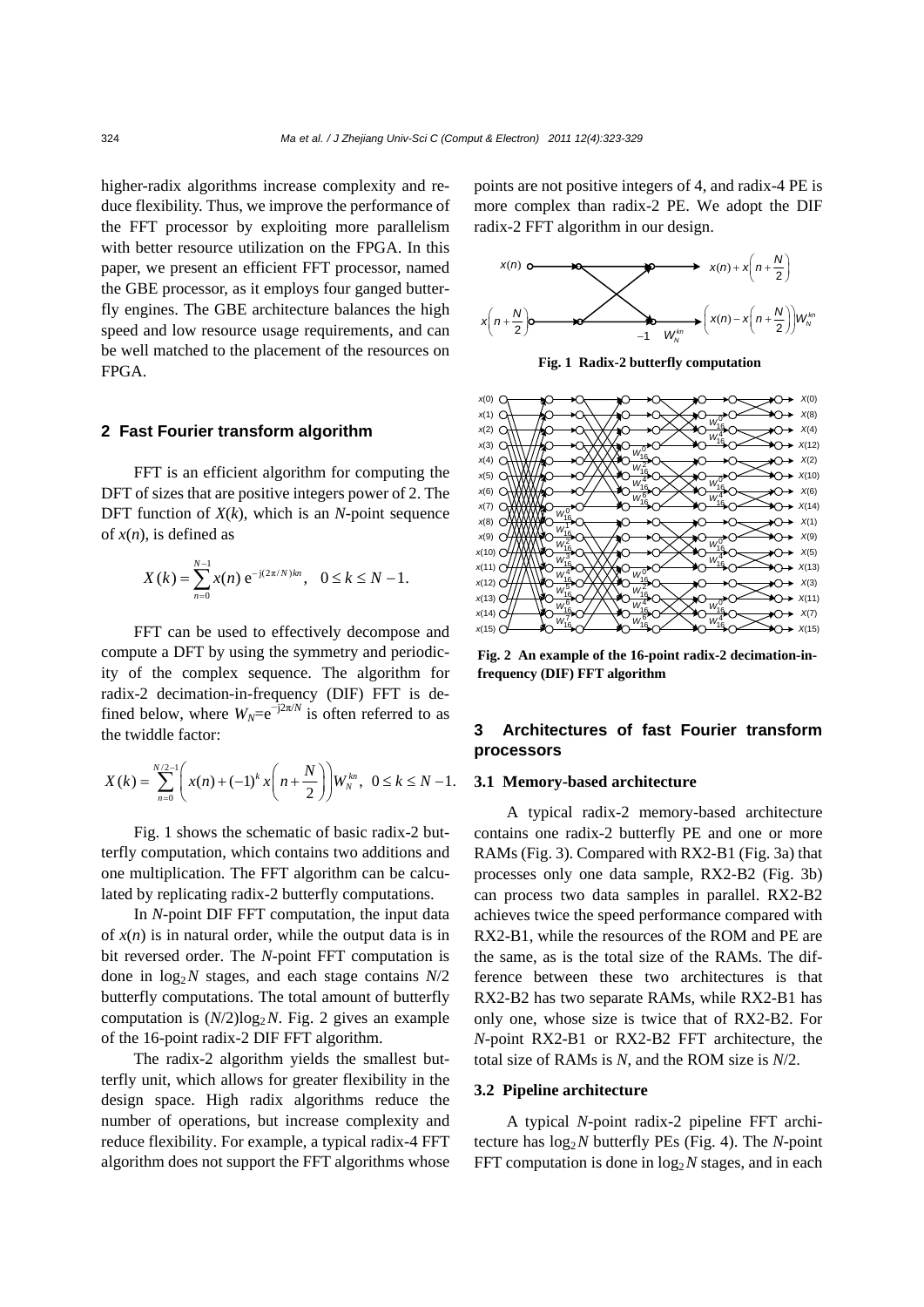stage RAMs and ROMs are used to store the intermediate data and the twiddle factors. In this way, the pipeline FFT processor can simultaneously do butterfly computations, load input data, and unload the result.



**Fig. 3 Typical radix-2 memory-based architecture**  (a) RX2-B1; (b) RX2-B2



**Fig. 4 Typical radix-2 pipeline architecture** 

In modern FPGAs, RAM and ROM can be made up of either the embedded block memory or the slices. It consumes a lot of slices to form large memories. In a typical pipeline FFT architecture, the sizes of RAM and ROM decrease by half as the stage number increases by one. Unfortunately, the size of block memory in FPGA is fixed. For example, if the block memory size is fixed to 1024-point, four separate 256-point storage elements consume four block memories, although their total size is 1024-point. Implementing small RAMs using block memories in pipeline architectures has proven wasteful (He and Torkelson, 1998). In an *N*-point pipeline FFT processor, the resources of the RAM, ROM, and butterfly PE increase when the value of  $log_2 N$  increases. The pipeline large point FFT is not efficient on the FPGA, as it consumes many resources including block memories and slices.

Typical memory-based FFT processors consume fewer resources, but the speed is quit low. Pipeline architectures achieve higher speed at the cost of more resources. There is always a balance of speed and resource in FFT processor design.

## **3.3 The proposed architecture**

For more efficient resource utilization on FPGA, we should exploit the parallelism more. The parallelism of FFT computation can be exploited in two ways: pipelined units (parallelism in multiple stages) and parallel units (parallelism within a stage). To this end, we propose an efficient radix-2 GBE processor (Fig. 5).

A GBE processor contains four butterfly PEs, eight data RAMs, and two twiddle factor ROMs. After all the data are written into RAMs 1–4, multiplexer0 selects the data from switch 2. Each switch contains four multiplexers (MUX), as shown in Fig. 6.

For *N*-point FFT computation, the size of each RAM is *N*/4. Fig. 7 shows the data flow graph of 16-point FFT. The four data in each RAM are from low address to high address (00 01 10 11). The size of



**Fig. 5 Architecture of the ganged butterfly engine (GBE) processor** 



**Fig. 6 Architecture of the two switches in Fig. 5**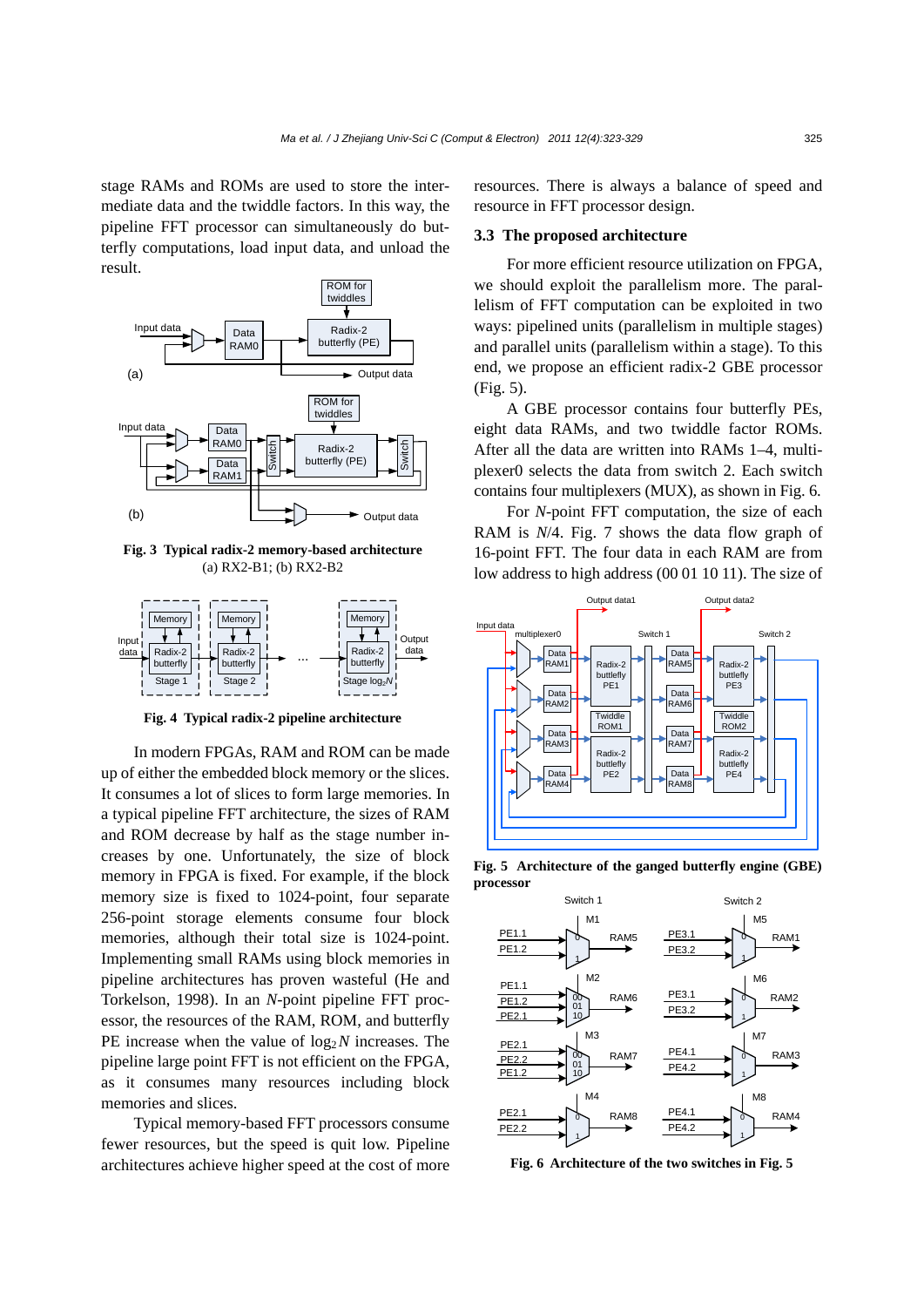

**Fig. 7 Data flow graph of 16-point FFT** 

the data in RAMs is also stored from low to high addresses. After the end stage of stage 4, the result data are stored in RAMs 1–4 in bit reversed order. Additional RAMs are required for reordering to arrange the result data in a more natural way.

In the GBE processor, each stage takes *N*/4 clock cycles. For *N*=16, each stage contains four clock cycles, where two-bit counters  $(w_1, w_0)$  and  $(r_1, r_0)$  are used to count the clock cycles at each stage. Interestingly, the control signals for MUXs, RAMs, and ROMs can be represented in terms of the counters at each stage (Table 1).

**Table 1 Control signals of MUX, RAM, and ROM with**  *N***=16**

| S | M1             | M <sub>2</sub> | M3     | M4               | <b>RAM WA</b> |                        | ROM <sub>1</sub> |
|---|----------------|----------------|--------|------------------|---------------|------------------------|------------------|
|   |                |                |        |                  | 5, 7          | 6, 8                   | RA               |
| 1 | $\theta$       | 10             | 10     | 1                | $W_1W_0$      | $W_1W_0$               | $0w_1w_0;$       |
|   |                |                |        |                  |               |                        | $1w_1w_0$        |
| 3 | $w_0$          | $0 \bar{w}_0$  | $0w_0$ | $\overline{w}_0$ | $W_1W_0$      | $W_1 W_0$              | $w_000$          |
| S | M5             | M6             | M7     | M8               | <b>RAM WA</b> |                        | ROM <sub>2</sub> |
|   |                |                |        |                  | 1, 3          | 2, 4                   | RA               |
| 2 | r <sub>1</sub> | $r_{1}$        | $r_1$  | $r_{1}$          | $r_1r_0$      | $\overline{r_1}$ $r_0$ | $r_1r_00$        |
| 4 | 0              | 1              | 0      | 1                | $r_1r_0$      | $r_1r_0$               | 000              |
|   |                |                |        |                  |               |                        |                  |

S: stage. WA: write address; RA: read address

Twiddle factors are pre-computed and stored in ROMs. The *N*-point FFT needs *N*/2 twiddle factors. In the first stage, the data in ROM1 with address  $0w_1w_0$ are read to PE 1, and the data with address  $1w_1w_0$  are read to PE 2. PEs 1 and 2 share the same twiddle factor after the first stage, as well as PEs 3 and 4. The write addresses of the RAMs are shown in Table 1, and the read addresses are always from low to high.

Table 2 shows the control signals of 64-point FFT. Only the first stage is different from the other stages, and one can easily extend this to any pattern *N*. Thus, the control circuitry is simply composed of the counters. For structural simplicity and regularity, we use simple finite state machines (FSMs) to produce the control signals and increase flexibility. The GBE processor is scalable in point size and supports smaller point FFT computations.

**Table 2 Control signals of MUX, RAM, and ROM with**  *N***=64**

| S | M1             | M2                 | M <sub>3</sub> | M4                 | RAM WA   |                        | ROM <sub>1</sub>   |
|---|----------------|--------------------|----------------|--------------------|----------|------------------------|--------------------|
|   |                |                    |                |                    | 5, 7     | 6, 8                   | RA                 |
| 1 | $\overline{0}$ | 10                 | 10             | 1                  | $W_3W_2$ | $W_3W_2$               | $0w_3w_2w_1w_0;$   |
|   |                |                    |                |                    | $W_1W_0$ | $W_1W_0$               | $1_{W_3W_2W_1W_0}$ |
| 3 | W <sub>2</sub> | $0 \bar{w}_2$      | $0w_2$         | $\overline{w},$    | $W_3W_2$ | $w_3\bar{w}_2$         | $w_2w_1w_000$      |
|   |                |                    |                |                    | $W_1W_0$ | $W_1W_0$               |                    |
| 5 | $w_0$          | $0 \bar{w}_0$      | $0w_0$         | $\overline{w}_0$   | $W_3W_2$ | $W_3W_2$               | $w_0 0000$         |
|   |                |                    |                |                    | $W_1W_0$ | $w_1 w_0$              |                    |
|   |                |                    |                |                    |          |                        |                    |
|   |                |                    |                |                    |          | <b>RAM WA</b>          | ROM <sub>2</sub>   |
| S | M <sub>5</sub> | M6                 | M7             | M8                 | 1, 3     | 2, 4                   | RA                 |
| 2 | r <sub>3</sub> | $\overline{r}_{3}$ | $r_3$          | $\overline{r}_3$   | $r_3r_2$ | $\overline{r}_3$ $r_2$ | $r_3r_2r_1r_00$    |
|   |                |                    |                |                    | $r_1r_0$ | $r_1r_0$               |                    |
| 4 | $r_1$          | $\overline{r_{1}}$ | $r_1$          | $\overline{r_{1}}$ | $r_3r_2$ | $r_3r_2$               | $r_1r_0000$        |
|   |                |                    |                |                    | $r_1r_0$ | $\overline{r_1}$ $r_0$ |                    |
| 6 | $\mathbf{0}$   | 1                  | 0              | 1                  | $r_3r_2$ | $r_3r_2$               | 00000              |

S: stage. WA: write address; RA: read address

Normal butterfly computation is as shown in Fig. 1. In contrast, in the GBE processor the two input data of the butterfly PEs are sometimes reversed. We guarantee the correctness of the result using the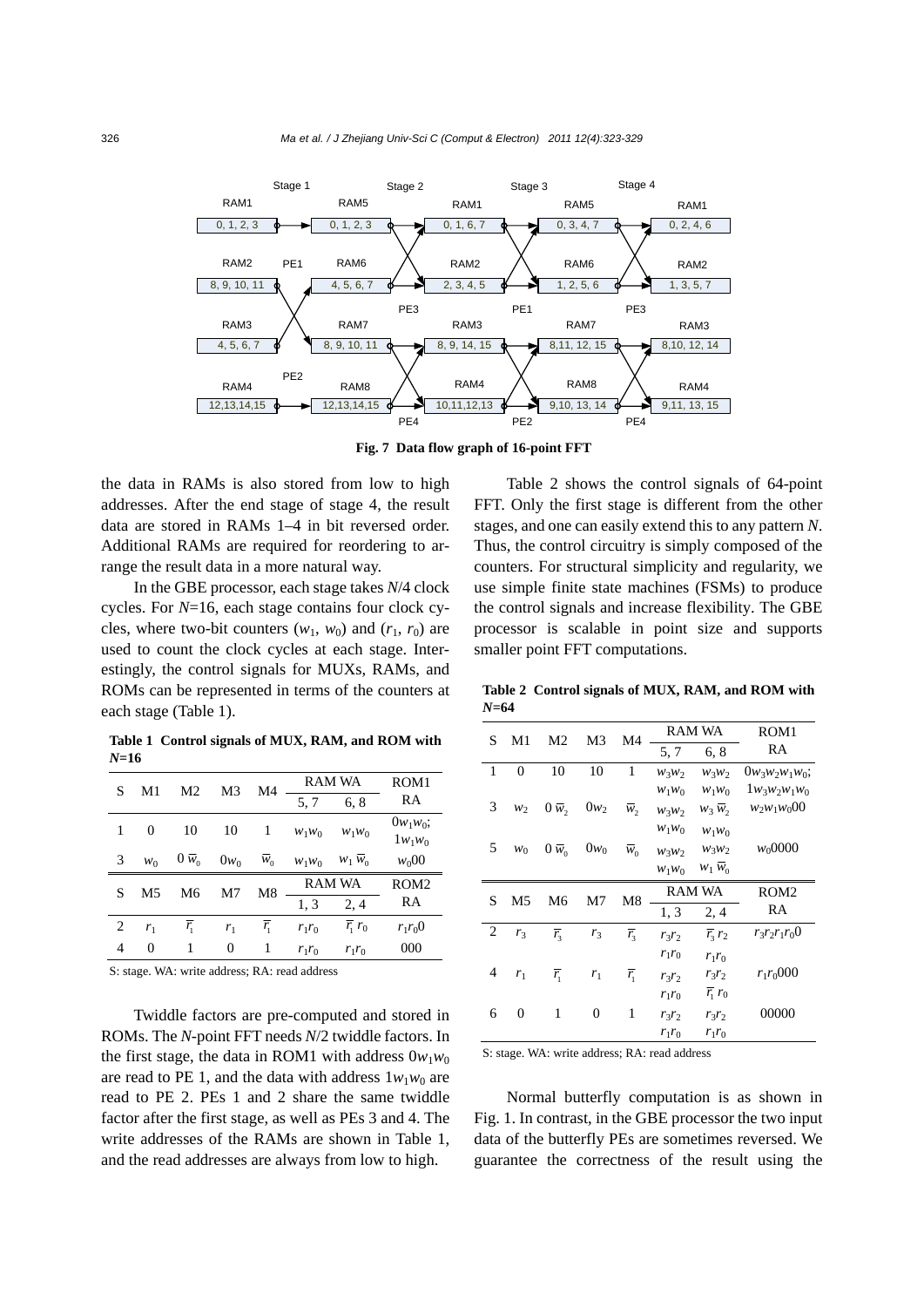negative of the twiddle factors (Fig. 8). The control signal can also be represented in terms of the counters. For example, in 64-point FFT computation (Table 2), the reverse order of input data occurs when  $w_3=1$  in stage 3,  $r_2=1$  in stage 4,  $w_1=1$  in stage 5, and  $r_0=1$  in stage 6.



**Fig. 8 Reverse input of radix-2 butterfly computation**

Fig. 9 shows the parallelism of the GBE processor. When *N*/8 data have been written into RAMs 1–4, PEs 1 and 2 start to do butterfly computation. After butterfly computation, the intermediate result data are written into RAMs 5–8 through switch 1. When *N*/8 data have been written into RAMs 5–8, the data are soon read out to PEs 3 and 4. When *N*/8 data have been written into RAMs 1–4, the data are read out to PEs 1 and 2. The process repeats until it reaches the end stage of FFT. After the end stage, the result data are unloaded. We name the PEs as ganged butterfly engines, as they do two-stage butterfly computations simultaneously and the processing mechanism is analogous to a gear. Thanks to the method of employing four GBEs, the parallelism in FFT computation is well exploited.

Compared with typical memory-based FFT architectures, the GBE architecture has the noticeable advantage of high speed by employing four PEs, and exploits more parallelism between the PEs.

Another important advantage is that the GBE processor can be well matched to the placement of the resources on the FPGAs (Fig. 5). On the FPGAs, the slices and multiplication macros are placed between the block memories. Hence, the GBE processor can be readily mapped and routed at a high frequency on the FPGA.

## **4 Results and analysis**

We used Xilinx ISE 10.3 and MATLAB R2006a. We configured the FPGA and used ChipScope software (in ISE 10.3) to capture the relational signals. Then we compared the result data of the GBE processor with the result data computed using MATLAB.

Speed performance was measured in clock cycle, from loading the first data to storing the last result data (Fig. 9). The latency of the GBE processor is computed with Eq. (1):

$$
T_{\text{total}} \approx \left(\frac{N}{8} + T_{\text{pe\_delay}}\right) \log_2 N + \frac{N}{4} + \frac{3N}{8},\qquad(1)
$$

where  $T_{pe\_delay}$  is the delay of PE.

The result data in the RAMs are in reversed order and it takes 3*N*/8 clock cycles to make the reordering for natural order. The speed performances of two typical memory-based FFT processors are defined below, excluding the cycles for reordering:

$$
T_{\text{RX2-B1}} \approx (N + T_{\text{pe\_delay}}) \log_2 N + N,\tag{2}
$$

$$
T_{\text{RX2-B2}} \approx (N/2 + T_{\text{pe\_delay}}) \log_2 N + N/2. \tag{3}
$$



**Fig. 9 Diagram of parallelism of the ganged butterfly engines (GBE) processor**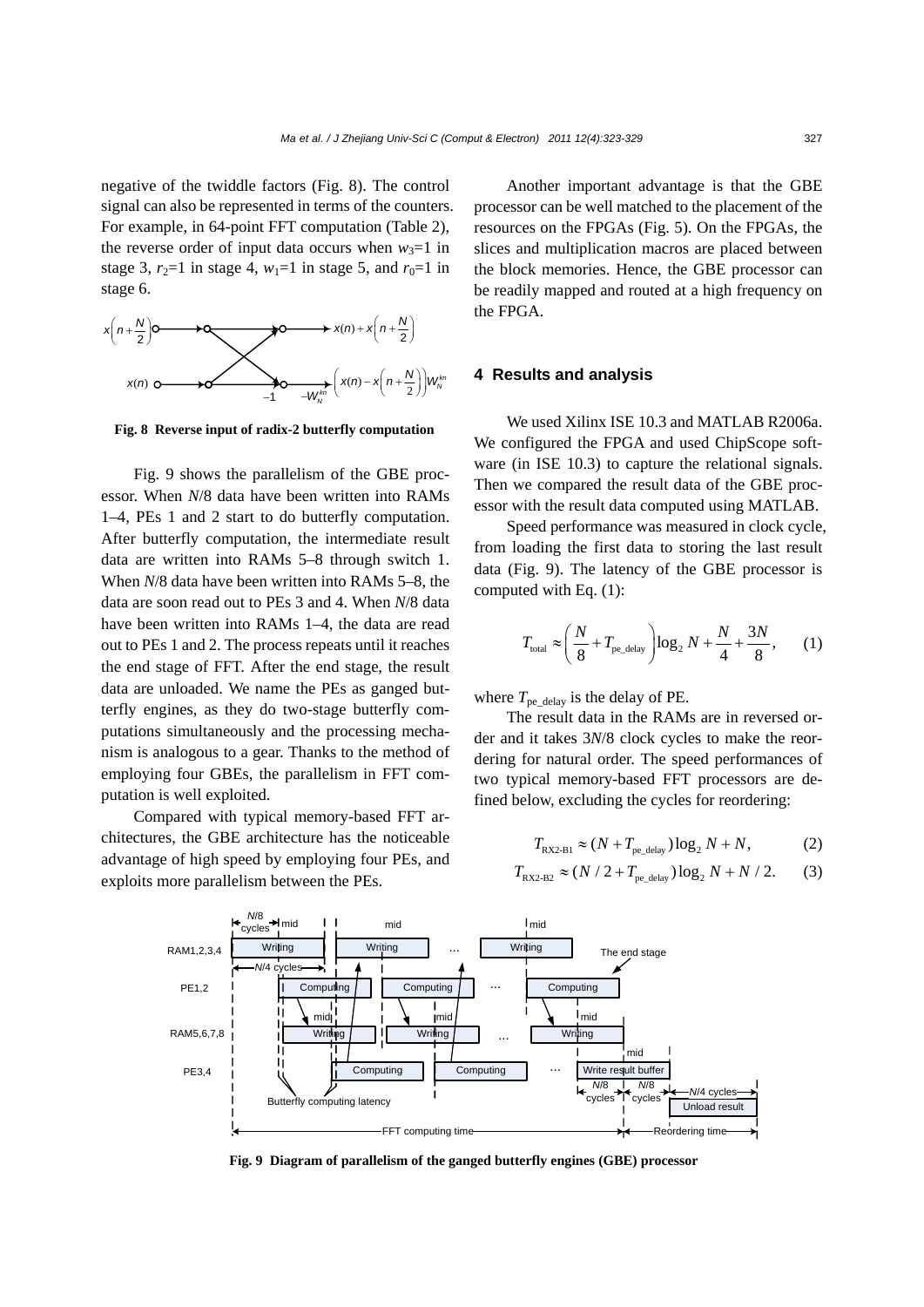Table 3 shows the speed performance and block memory resources of the FFT processors without reordering. The latency is computed with a PE clock delay of 0. The data and the twiddle factor are the 16-bit real and imaginary parts of a complex value, respectively, and the block memory for each is configured as a dual-port 1024×36 (36K) memory bank, which can store 1024-point 32-bit data. When the required memory size is larger than 1024-point, more block memories are needed.

**Table 3 Speed and memory resources comparison** 

| Point | FFT        | <b>Block</b> | **<br>Latency |
|-------|------------|--------------|---------------|
| size  | design     | memory       | (cycles)      |
| 1024  | $RX2-B1$   | 2(1/1)       | 11264         |
|       | $RX2-B2$   | 3(2/1)       | 5632          |
|       | <b>GBE</b> | 10(8/2)      | 1536          |
| 2048  | $RX2-B1$   | 3(2/1)       | 24576         |
|       | $RX2-B2$   | 3(2/1)       | 12288         |
|       | GBE        | 10(8/2)      | 3328          |
| 4096  | $RX2-B1$   | 6(4/2)       | 53248         |
|       | $RX2-B2$   | 6(4/2)       | 26624         |
|       | <b>GBE</b> | 12(8/4)      | 7168          |
| 8192  | $RX2-B1$   | 12(8/4)      | 114688        |
|       | RX2-B2     | 12(8/4)      | 57344         |
|       | <b>GBE</b> | 24(16/8)     | 15360         |
|       |            |              |               |

\* (RAM/ROM); \*\* With a PE clock delay of 0

Table 3 shows that the number of block memories increases with the increase of point size *N*, when the required memory size is larger than 1024-point. When *N*≥4096, the total size of block memories of the GBE architecture is 3*N*-point, which is twice that of RX2-B1/RX2-B2. The latency of GBE is about one fourth that of RX2-B2.

Yeh and Truong (2007) introduced a metric to measure the performance between two processors: speed performance gain versus area gain (SP/A). The ratio is measured between two designs and determined using Eq. (4):

$$
SP/A = \frac{\text{difference in clock cycle}}{\text{IHU}}, \quad (4)
$$

where IHU stands for increase in hardware utilization and is measured in percent, and the difference is also measured in percent.

A decrease in the number of clock cycles between the two designs is considered positive. In the computation of IHU, the slice, multiplier, and block memory resource account for one-third, respectively. We fine-tune the metric by replacing IHU with RU (resource utilization) using Eq. (5):

$$
SP/R = \frac{\text{difference in clock cycle}}{\text{RU}}.\tag{5}
$$

RU is composed of the utilization of three parts: control unit (CU), PE, and block memory (BM). Each part accounts for one-third utilization. Thus, RU= (CU\_diff+PE\_diff+BM\_diff)/3, where CU\_diff, PE diff, and BM\_diff are differences in CU, PE, and BM, respectively. An increase of consumed resources between two designs is considered positive. The differences and RU are measured in percent.

RX2-B2 consumes the same size of block memory and the same number of PEs as RX2-B1, while the processing latency of RX2-B2 is half that of RX2-B1. Hence, the SP/R between RX2-B2 and RX2-B1 is about 2. CU is simple and regular in the GBE processor, as the control signal is represented in terms of a counter at each stage. The increasing utilization of the CU between GBE and RX2-B2 is slightly larger than 2, and we assume it to be 3. The GBE processor has four PEs, while the RX2-B2 processor has only one. The memory size of RX2-B2 is 1.5*N*-point, and the memory size of GBE is 3*N*-point. The SP/R between GBE and RX2-B2 is

$$
SP/R = \frac{N/2 \cdot \log_2 N + N/2}{N/8 \cdot \log_2 N + N/4} / \left(\frac{3}{3} + \frac{4}{3} + \frac{2}{3}\right),
$$
 (6)

which is about 1.238 when *N*=4096. In Eq. (6), the 3/3, 4/3, and 2/3 are the differences of CU, PE, and BM, respectively.

Radhouane *et al.* (2000) presented a continuous flow FFT implementation for VLSI architecture to minimize the memory requirement. It takes  $N/2$ ·log<sub>2</sub> $N$ clock cycles to process and *N*/2 clock cycles to store the result data with the memory size of 2*N*-point. The SP/R between GBE architecture and Radhouane's is

$$
SP/R = \frac{N/2 \cdot \log_2 N + N/2}{N/8 \cdot \log_2 N + N/4} / \left(\frac{3}{3} + \frac{4}{3} + \frac{1.5}{3}\right), (7)
$$

which is about 1.31 when *N*=4096. In Eq. (7), the 3/3, 4/3, and 1.5/3 are the differences of CU, PE, and BM, respectively.